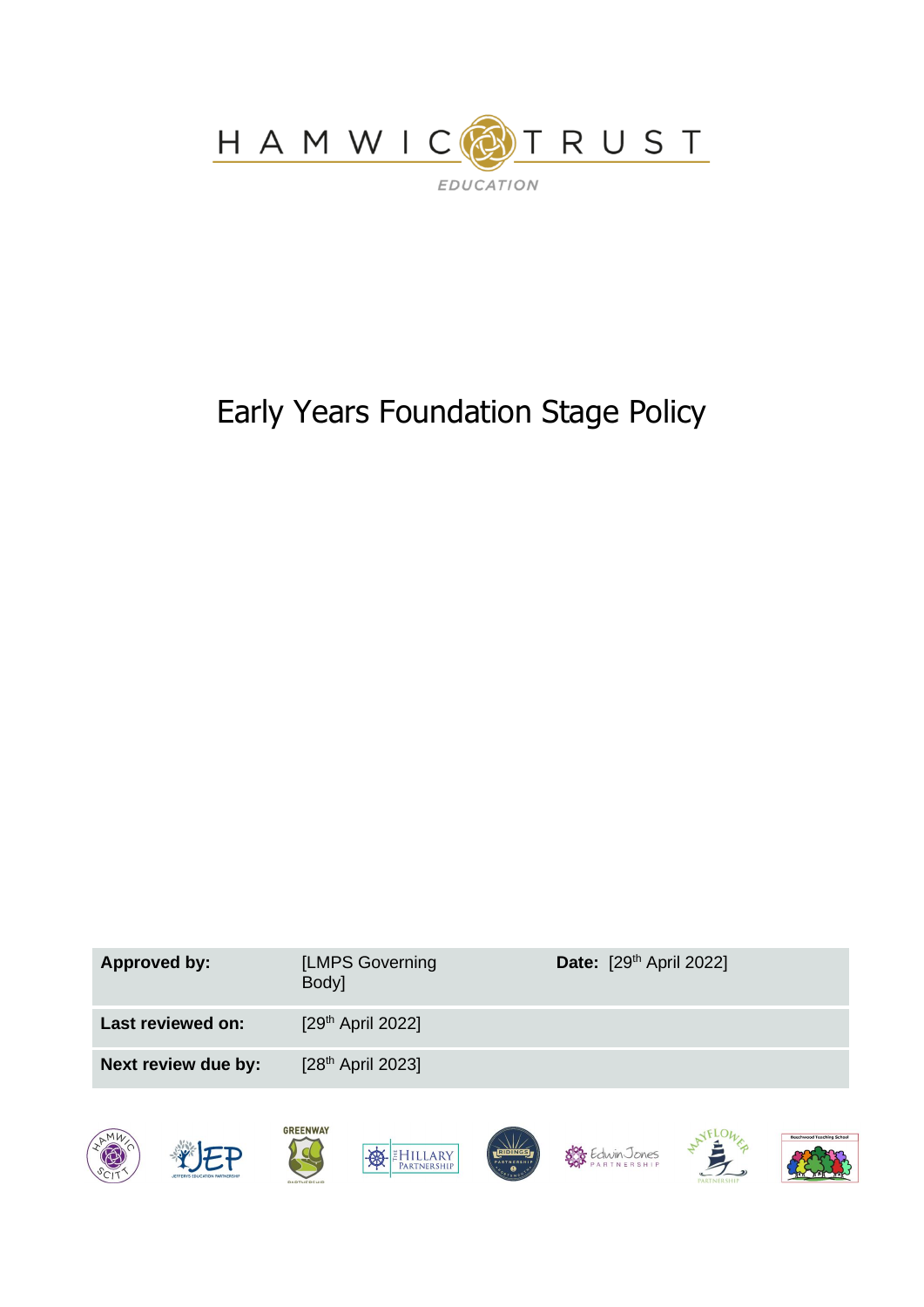### **INTRODUCTION**

Early childhood is the foundation on which children build the rest of their lives.

Learning for children is a rewarding and enjoyable experience in which they explore, investigate, discover, create, practice, rehearse, repeat, revise and consolidate their developing knowledge, skills, understanding and attitudes. During the Early Years Foundation Stage, many of these aspects of learning are brought together effectively through play and talk.

As outlined in the 'Statutory Framework for Early Years Foundation Stage':

*'Every child deserves the best possible start in life and the support that enables them to fulfil their potential. Children develop quickly in the early years and a child's experiences between birth and age five have a major impact on their future life chances.'*

#### **The EYFS aims:**

- To provide the highest quality care and education for all our children
- To ensure a safe and motivating environment enabling children to learn
- To value the individual child and work alongside parents to help every child reach their full potential.
- To provide a strong foundation for future learning.

We adhere to the 'Statutory Framework of the EYFS' and the four guiding principles that shape practice within Early Years settings:

- Every child is a **unique child**, who is constantly learning and can be resilient, capable, confident and self-assured;
- Children learn to be strong and independent through **positive relationships**;
- Children learn and develop well in **enabling environments with teaching and support from adults**, who respond to their individual interests and needs and help them to build their learning over time. Children benefit from a strong partnership between practitioners and parents and/or carers.
- The importance of **learning and development**. Children develop and learn at different rates.

As part of our practice we:

- Provide a balanced curriculum, based on the EYFS, across the seven Areas of Learning, using play as the vehicle for learning;
- Promote equality of opportunity and anti-discriminatory practice.
- We provide early intervention for those children who require additional support;
- Work in partnership with parents and carers;
- Plan challenging learning experiences, based on the individual child, informed by observation and assessment and by the children's own ideas and interests;
- Provide opportunities for children to engage in activities that are adult-initiated, child-initiated and adult supported;
- Provide a secure and safe learning environment indoors and outdoors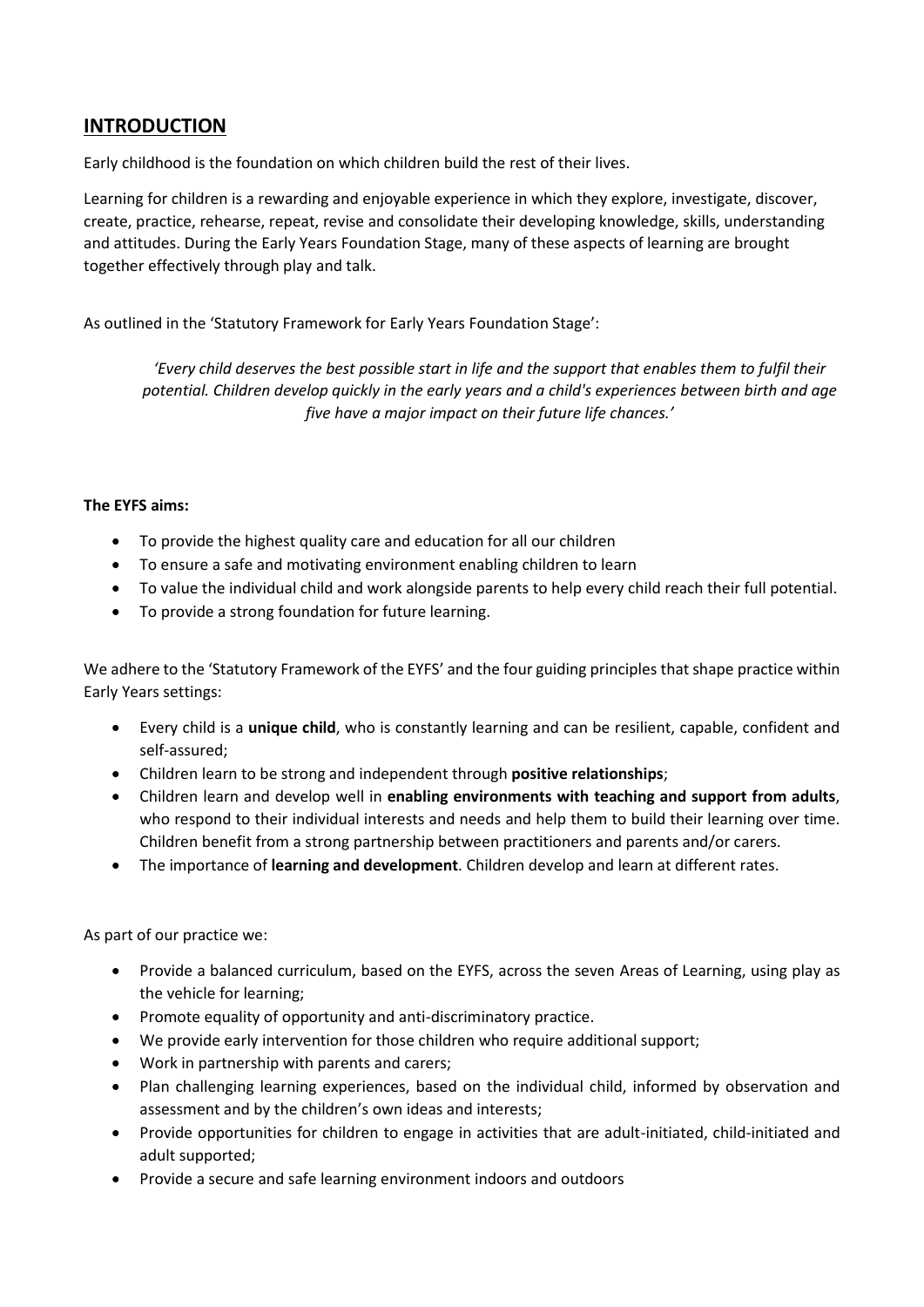### **EARLY YEARS FOUNDATION STAGE CURRICULUM**

We plan an exciting and challenging curriculum based on the Educational Programmes set out in the EYFS and our observations of children's needs, interests, and stages of development across the seven areas of learning. This enables children to develop the knowledge and skills to be prepared for KS1.

All seven areas of learning and development are important and interconnected.

The prime areas are fundamental to a broad and balanced base of learning for children and are particularly crucial for igniting children's curiosity and enthusiasm for learning, and for building their capacity to learn, form relationships and thrive, both in the EYFS and into Key Stage 1.

The **prime** areas are:

- Communication and Language
- Physical Development
- Personal, Social and Emotional Development

Children are also supported through the four **specific** areas, through which the three prime areas are strengthened and applied:

- Literacy
- Mathematics
- Understanding the World
- Expressive Arts and Design

In planning and guiding children's activities, practitioners must reflect on the different ways that children learn and reflect these in their practice.

Three characteristics of effective teaching and learning are:

- 1. **Playing and exploring** children investigate and experience things, and 'have a go'.
- 2. **Active learning** children concentrate and keep on trying if they encounter difficulties.
- 3. **Creating and thinking critically** children have and develop their own ideas, make links between ideas and develop strategies for doing things.

Children are provided with a range of rich, meaningful first-hand experiences in which they can explore, think creatively and be active. We aim to develop and foster positive attitudes towards learning, confidence, communication and physical development.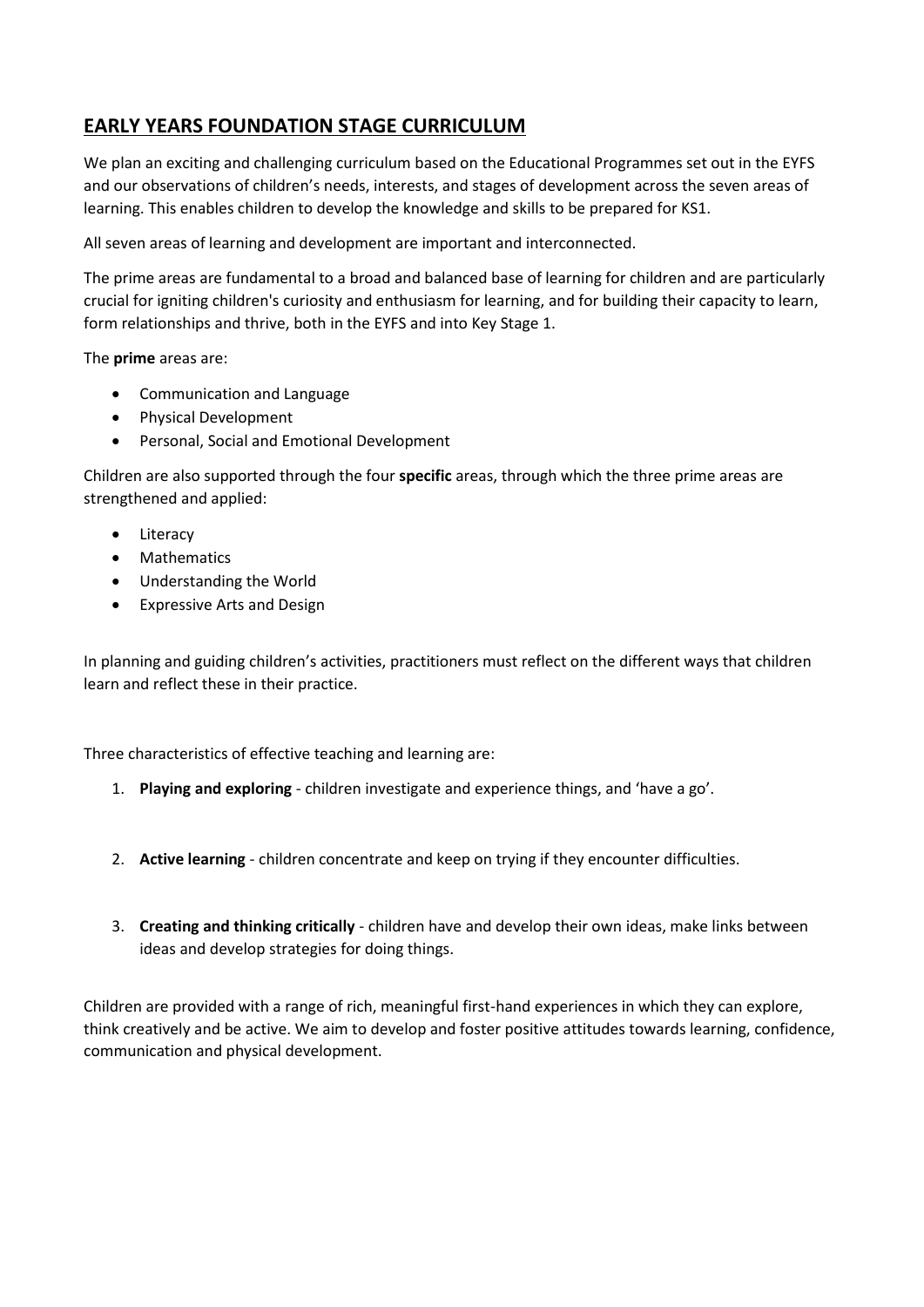### **PLANNING IN THE EYFS**

We create medium term plans based on a series of topics/themes, each of which offers experiences in all seven areas of learning.

At the beginning of each topic/theme the children are encouraged to share their ideas for learning experiences with us which we record. These ideas are then used to inform our short-term weekly planning, alongside our observations which identify areas to focus on.

We always remain flexible to allow for unplanned circumstances and children's responses. Our planning is continually evaluated by all staff to ensure that children's individual 'Next Steps in Learning' and personalised learning needs are met.

Children will engage in whole group and small group activities alongside their independent learning. There are also allocated times for whole class daily 'carpet learning sessions'. The children take part in daily phonics sessions.

The curriculum is delivered using a play-based approach as outlined by the EYFS framework: *'Each area of learning and development must be implemented through planned, purposeful play and through a mix of adult-led and child-initiated activities'.*

We plan a balance between children having time and space to engage in their own child-initiated activities and those which are planned by adults. During children's play, the adults in class interact when appropriate to stretch and challenge them further.

In planning and guiding children's activities, we reflect as practitioners on the different ways that children learn and build these into our practice. We create a stimulating learning environment to encourage children to free-flow between inside and outdoors as far as possible.

### **OBSERVATIONS AND ASSESSMENT**

As part of our daily practice we observe and assess children's development and learning to inform our future plans. We record our observations in a variety of ways and everyone in class is encouraged to contribute. Observations of some of the children's achievements are collated in their own personal, Learning Journal.

Parents/carers are invited to explore these learning journals with their child during 'Stay and Play' sessions, where parents are invited into school and during parent/teacher consultations. They are also invited to contribute to them through the use of 'WOW' observations made at home and shared with the school. Throughout their time in Reception, parents/carers are welcomed in to share their children's learning; both informally through our 'open door' policy and more formally during parent/teacher consultations.

These ongoing observations are used to inform the EYFS Profile. The children's progress is reviewed continually.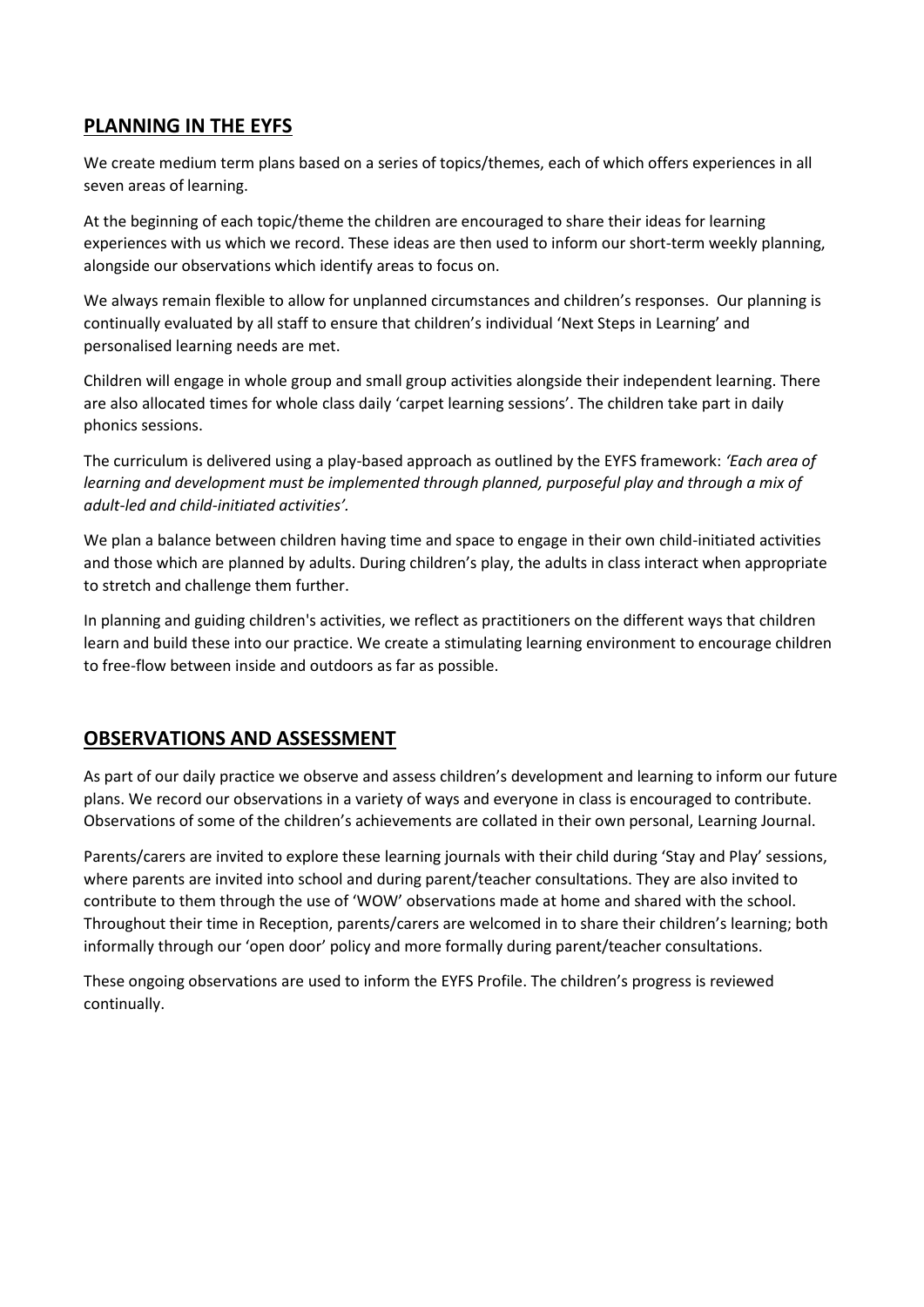### **RECEPTION BASELINE ASSESSMENT (RBA)**

The Reception Baseline Assessment (RBA) is a short assessment, taken in the first six weeks in which a child starts reception. It assesses children in early mathematics, literacy, communication and language. The purpose of the RBA is to form the starting point for cohort-level school progress measures. This data will be compared to key stage 2 outcomes 7 years later to form the overall progress measure for a school. The data collected and produced from the assessment is stored in the National Pupil Database (NPD), including numerical scores, it is not shared with external bodies, including schools, teachers, pupils or parents/carers.

### **EYFS PROFILE**

In the final term of the Reception year (no later than 30<sup>th</sup> June), the EYFS profile is completed for each child. This provides parents and carers, practitioners and teachers with a well-rounded summary of every child's development and learning achievements and readiness for Year 1, it also includes whether they have reached a 'Good Level of Development' (GLD). Children are assessed against the Early Learning Goals (ELG) by the class teacher - who uses practitioners' knowledge and professional judgement of the children to make a 'best fit' judgement.

The children are assessed as achieving a 1 or 2 against each area of the EYFS curriculum:

- $\bullet$  1 = Emerging ELG not yet meeting the expected levels
- 2 = Expected ELG meeting the expected levels of development

Year 1 teachers must be given a copy of the Profile report, enabling a dialogue between Reception and Year 1 which will assist in the planning of learning in the next academic year.

This profile data is the statutory data that is sent to the Local Authority and used to help school benchmark and identify improvements. This data is also collected by HET.

## **SAFETY**

Children's safety and welfare is paramount. We create a safe and secure environment and provide a curriculum that teaches children how to be safe, make choices and assess risks. We have stringent policies, procedures and documents in place to ensure children's safety. We promote the good health of the children in our care in numerous ways, including the provision of nutritious food and the following of set procedures when children become ill or have an accident.

### **INCLUSION**

We value all our children as individuals, irrespective of their ethnicity, culture, religion, home language, background, ability or gender. We plan a curriculum that meet the needs of the individual child and support them at their own pace so that most of our children achieve the Early Learning Goals.

We strongly believe that early identification of children with additional needs is crucial in enabling us to give the child the support that they need. In doing so, we work closely with parents and outside agencies.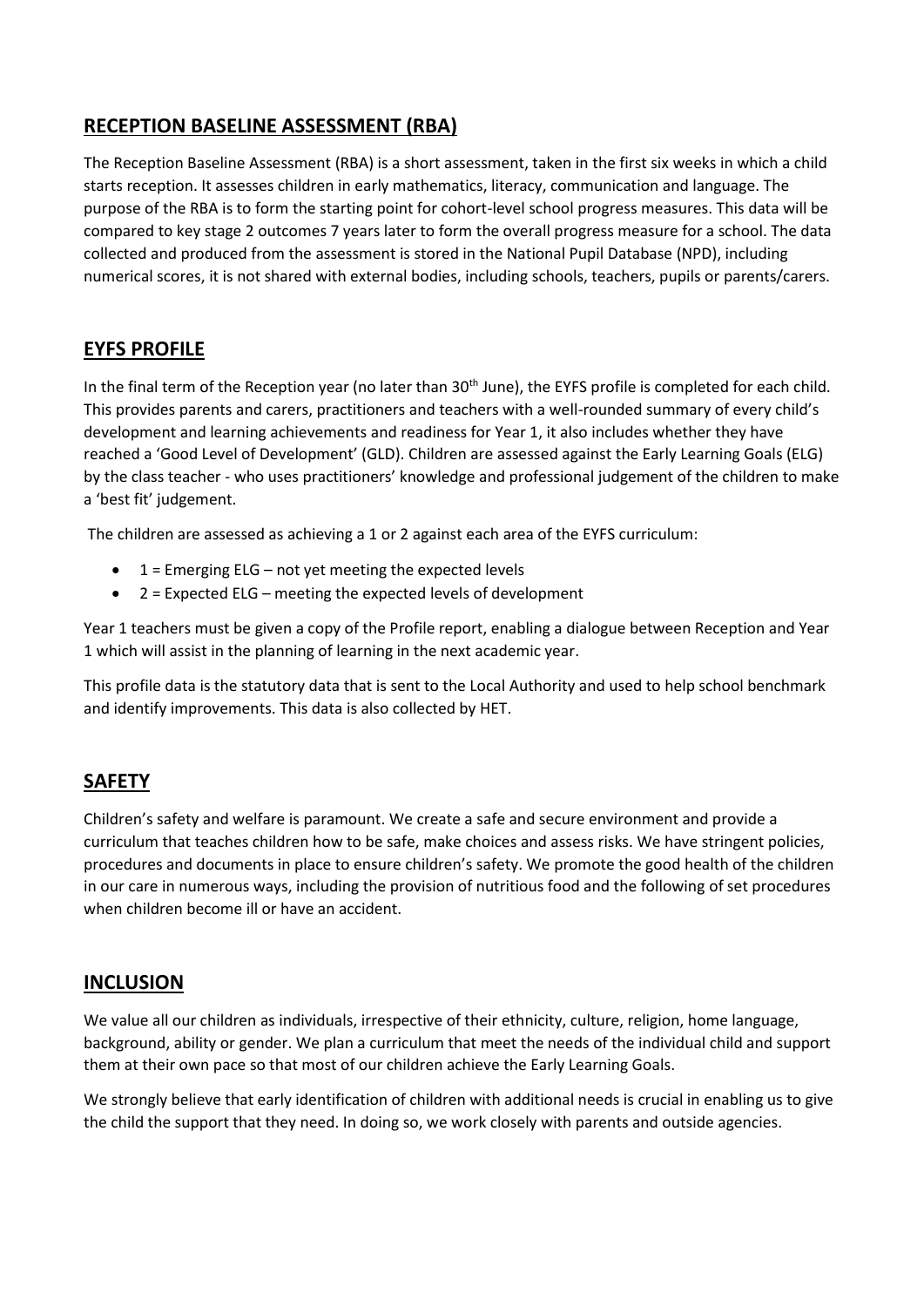# **SAFETY INCLUDING SAFEGUARDING AND WELFARE REQUIREMENTS**

The safety and welfare of our children is paramount at Lytchett Matravers Primary School. We have robust policies and procedures in place to ensure their safety.

In Reception we provide a safe and secure environment and provide a curriculum which teaches children how to take risks, follow rules and stay safe. We comply with the welfare requirements set out in the Statutory Framework for Early Years Foundation Stage and understand that we must:

- Promote the welfare of all children;
- Promote good health;
- Manage behaviour effectively and appropriately;
- Ensure all adults working with children are suitable to do so;
- Ensure that the environment is safe and all equipment and furniture is fit for purpose;
- Ensure all children have a challenging and enjoyable learning experience.

We promote the good health of the children in our care in numerous ways, including the provision of nutritious fruit snacks, access to water throughout the day, allocating significant time for physical development and following set procedures when children become ill or have an accident.

Staff and visitors are prohibited from using their mobile phones in our classrooms, only the class iPads are used to photograph children (for WOW and assessment purposes) and children must be appropriately dressed in photographs.

Lytchett Matravers Primary School has robust systems in place to ensure that all practitioners who have regular contact with children are suitable for their role.

There is always a member of staff on school site and based in the EYFS that holds a Paediatric First aid qualification, which is a statutory requirement of the EYFS.

The Child Protection Policy is in place to ensure the safety of all stakeholders at Lytchett Matravers Primary School. Backing up this policy is a dedicated safeguarding team which includes a Designated Safeguarding Lead and a core team of Deputy Designated Safeguarding Leads. Staff have access to the 'My Concern' safeguarding system to log any concerns regarding any aspects of safeguarding and behaviour. All staff are vigilant in reporting concerns.

### **RATIOS**

The School will ensure that staff levels within the Early Years setting comply with statutory guidance and can meet the needs of the children, provide suitable levels of supervision and keep them safe. Children will be kept within sight and hearing at all times. The EYFS Leader will oversee all EYFS Provision.

#### **For Reception classes:**

- Class sizes will be limited to 30 pupils.
- Classes will be led by a qualified teacher, supported by suitably qualified support staff.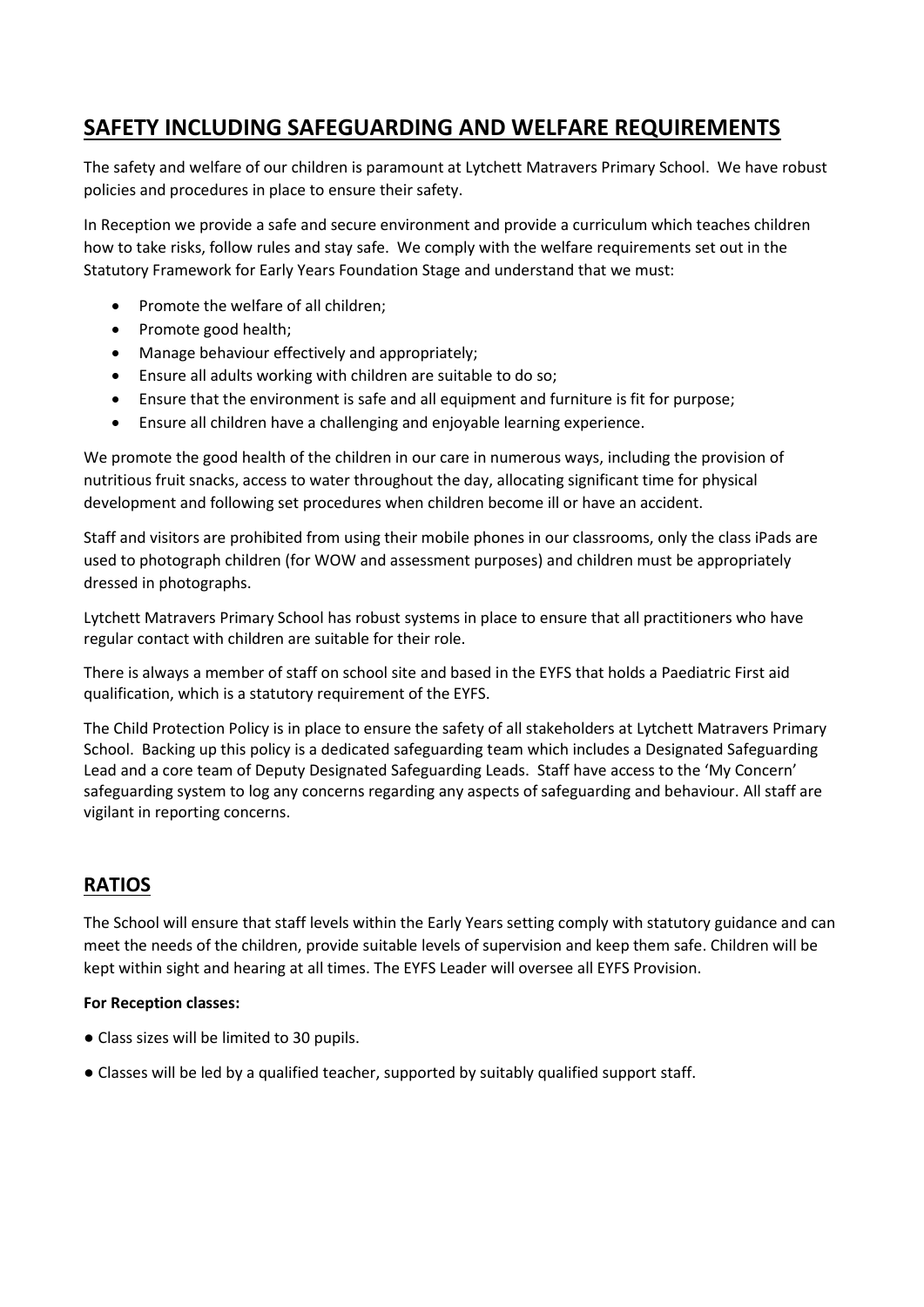# **THE ROLE OF PARENTS/CARERS**

We recognise the central importance of parents/carers as children's first educators. We believe they have a significant role to play in the lifelong education of their child. We strive to create and maintain partnerships with parents/carers as we recognise that together, we can have a significant impact on a child's learning. We welcome and actively encourage parents to participate confidently in their child's education and care in numerous ways.

- Holding an information evening before the children start school;
- Talking to them about their child's interests and needs during our introductory sessions in school and at our 1:1 sessions carried out each July and September;
- Being welcoming and approachable and having an open-door approach for parents to voice concerns/ask questions;
- Inviting them to a parent consultation in the Autumn, Spring and Summer Terms to discuss how their child has settled and share progress and next steps for learning;
- Valuing parents' contributions to learning journeys through the use of WOW moments;
- Inviting parents into school half termly for our 'Stay and Play' sessions;
- Encouraging parents to read with their child at home and make comments in their reading record books;
- Providing EYFS newsletters each half term, which include a curriculum planning overview for each topic, highlighting how they can support their child at home;
- Inviting parents into school for Early Reading information sessions, to demonstrate how we teach reading/phonics and help them support their child;
- Inviting parents into school for an 'early maths' session, to demonstrate how we teach early maths skills and help them support their child;
- Welcoming parents as volunteers into our school;
- Providing parents with an end of year summary report detailing achievements and their child's EYFS profile;
- We also draw on our links with the community to enrich children's experiences by taking them on outings and inviting members of the community into our setting to talk about their lives, work and experiences.

### **TRANSITIONS**

Transitions are carefully planned for and significant time is given to ensure continuity of learning and care. At times of transition, we acknowledge the child's needs and establish effective partnerships with those involved with the child and other settings. Children attend a number of introductory sessions with their parents/carers in both Honeybee and Ladybird Class to develop familiarity with the settings and practitioners. Our Reception staff also visit the local nurseries and preschools in return, to familiarise themselves with the children.

Parents/carers are encouraged to take up the offer of 1:1 session in school with their child, in the class their child is in before beginning school in September. This is a valuable time for the children to become confident in their setting and with the adults who will work with them. It allows the parents to talk 1:1 with staff and get answers for any concerns/queries they may have.

At the end of the EYFS, our Reception teachers meets with the Year 1 teachers to liaise with them and discuss the individual children and their specific needs. The children's assessment data, reading files and Learning Journals are sent with them to Year 1 so that their new teachers are able to plan for their 'next steps in learning' from the moment they enter their new class. Children spend a number of sessions towards